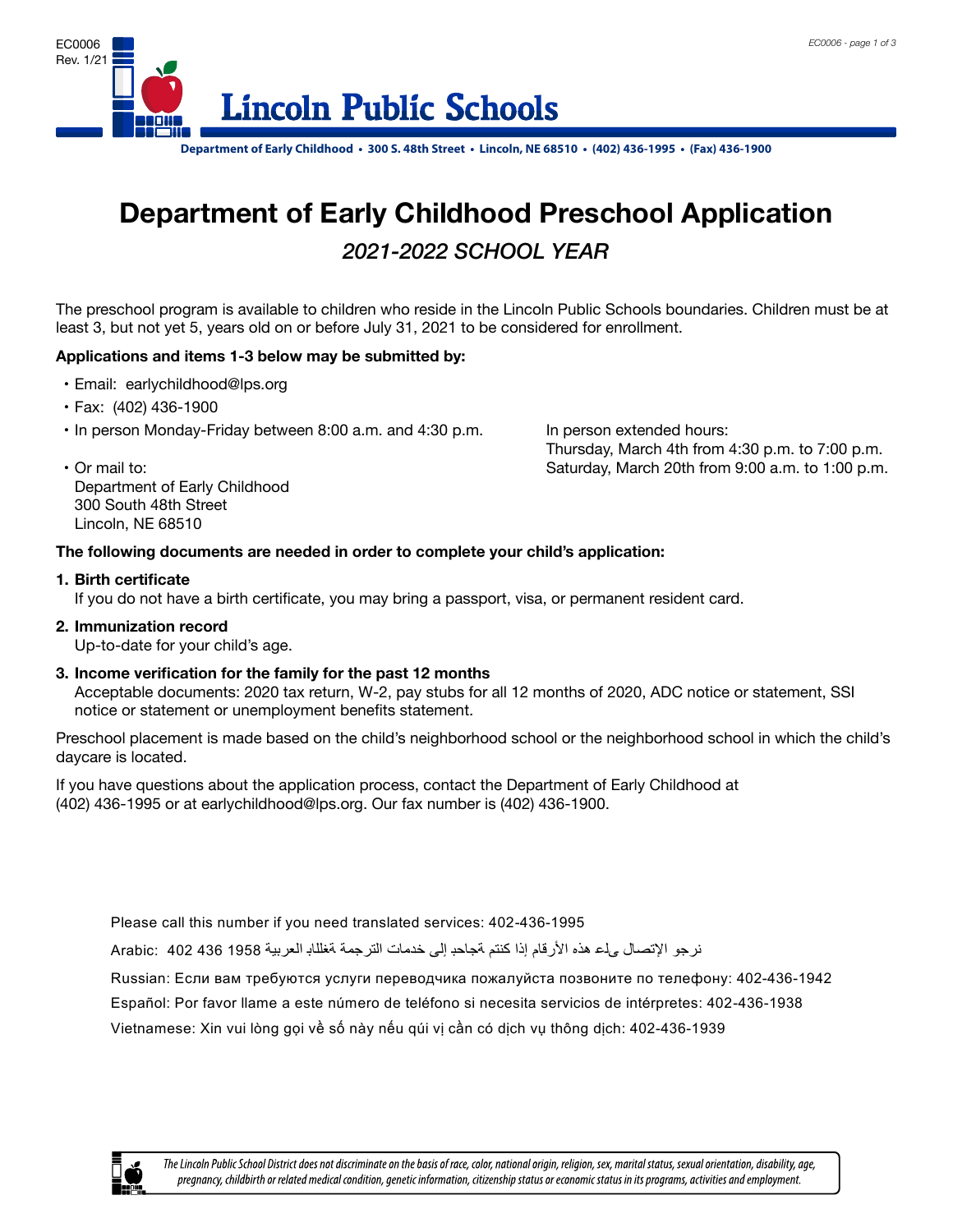| EC0006 - page 2 of 3 |  |  |  |  |
|----------------------|--|--|--|--|
|----------------------|--|--|--|--|

#### **PRESCHOOL APPLICATION 2021-2022 SCHOOL YEAR Department of Early Childhood Lincoln Public Schools**

Office Staff Only Birth Certificate n Income Verification **q** Immunizations Staff Initials: \_\_\_\_ Student #:

| Child's Legal Name:                                                                                                                                                                                                                  |               |                                              |                      |                                                                               | Middle: __________________                       |
|--------------------------------------------------------------------------------------------------------------------------------------------------------------------------------------------------------------------------------------|---------------|----------------------------------------------|----------------------|-------------------------------------------------------------------------------|--------------------------------------------------|
|                                                                                                                                                                                                                                      |               |                                              |                      |                                                                               | Middle: __________________                       |
|                                                                                                                                                                                                                                      |               |                                              |                      |                                                                               |                                                  |
| Is the Child Hispanic/Latino?:<br>$\Box$ Yes $\Box$ No<br>Child's Race (choose all that apply): $\Box$ American Indian or Alaska Native<br>$\Box$ Native Hawaiian or other Pacific Islander $\Box$ White                             |               |                                              | $\Box$ Asian         | $\Box$ Black or African American                                              |                                                  |
|                                                                                                                                                                                                                                      |               |                                              |                      |                                                                               |                                                  |
|                                                                                                                                                                                                                                      |               |                                              |                      |                                                                               |                                                  |
|                                                                                                                                                                                                                                      |               |                                              |                      |                                                                               |                                                  |
|                                                                                                                                                                                                                                      |               |                                              |                      |                                                                               |                                                  |
| Mailing Address: _________________________________City: __________________________State: ____________________Zip: _______________                                                                                                    |               |                                              |                      |                                                                               |                                                  |
|                                                                                                                                                                                                                                      |               |                                              |                      |                                                                               |                                                  |
| Who is the Child Living With?                                                                                                                                                                                                        |               |                                              |                      |                                                                               |                                                  |
|                                                                                                                                                                                                                                      |               |                                              |                      |                                                                               |                                                  |
|                                                                                                                                                                                                                                      |               |                                              |                      |                                                                               |                                                  |
| 2. Adult in Household: Last: Note and Society and Society and Society and Society and Society and Society and Society and Society and Society and Society and Society and Society and Society and Society and Society and Soci       |               |                                              |                      |                                                                               |                                                  |
|                                                                                                                                                                                                                                      |               |                                              |                      |                                                                               |                                                  |
| Employer: Ext.: Ext.: Ext.: Ext.: Ext.: Ext.: Ext.: Ext.: Ext.: Ext.: Ext.: Ext.: Ext.: Ext.: Ext.: Ext.: Ext                                                                                                                        |               |                                              |                      |                                                                               |                                                  |
|                                                                                                                                                                                                                                      |               |                                              |                      |                                                                               |                                                  |
|                                                                                                                                                                                                                                      |               |                                              |                      |                                                                               |                                                  |
|                                                                                                                                                                                                                                      |               |                                              |                      |                                                                               |                                                  |
| Relationship to Child: <u>Channel Child: Child: Child: Child: Child: Child: Child: Child: Child: Child: Child: Child: Child: Child: Child: Child: Child: Child: Child: Child: Child: Child: Child: Child: Child: Child: Child: C</u> |               |                                              |                      |                                                                               |                                                  |
| Emergency Contact Other than Adult in Household: Network and the state of the state of the state of the state of the state of the state of the state of the state of the state of the state of the state of the state of the s       |               |                                              |                      |                                                                               |                                                  |
| Relationship to Child: The Child Community Control of Child Community Community Community Community Community Community Community Community Community Community Community Community Community Community Community Community Co       |               |                                              |                      |                                                                               |                                                  |
| List All Children Living in Household:<br><b>First and Last Name</b><br><u> 1999 - Johann Stein, mars et al. (</u> † 1911)                                                                                                           | Date of Birth | Sex<br>$\square$ M $\square$ F<br>ᄗᄳᄄ        | School               | Grade<br><u> 1989 - Andrea Andrew Maria (h. 1989).</u>                        | <b>Relationship to Child</b><br>that is Applying |
|                                                                                                                                                                                                                                      |               | LM OF                                        |                      |                                                                               |                                                  |
|                                                                                                                                                                                                                                      |               | $\square$ M $\square$ F                      |                      |                                                                               |                                                  |
|                                                                                                                                                                                                                                      |               | $\Box$ M $\Box$ F                            |                      |                                                                               |                                                  |
|                                                                                                                                                                                                                                      |               | $\Box M \Box F$                              |                      |                                                                               |                                                  |
|                                                                                                                                                                                                                                      |               | $\square$ M $\square$ F<br>$\Box$ M $\Box$ F |                      | <u> 1989 - Jan Barnett, fransk politik</u><br><u> 1989 - Jan Alexandria (</u> |                                                  |
| How Will Your Child Get to the Program?                                                                                                                                                                                              | $\Box$ Parent | □ School Bus                                 |                      |                                                                               | $\Box$ Other: $\qquad \qquad$                    |
| If by Bus, What is the Pick-Up Address?                                                                                                                                                                                              |               |                                              |                      |                                                                               |                                                  |
| How Will Your Child Get Home From the Program?                                                                                                                                                                                       |               | □ Parent □ School Bus                        | $\Box$ Other: $\Box$ |                                                                               |                                                  |
| If by Bus, What is the Drop-Off Address?                                                                                                                                                                                             |               |                                              |                      |                                                                               |                                                  |